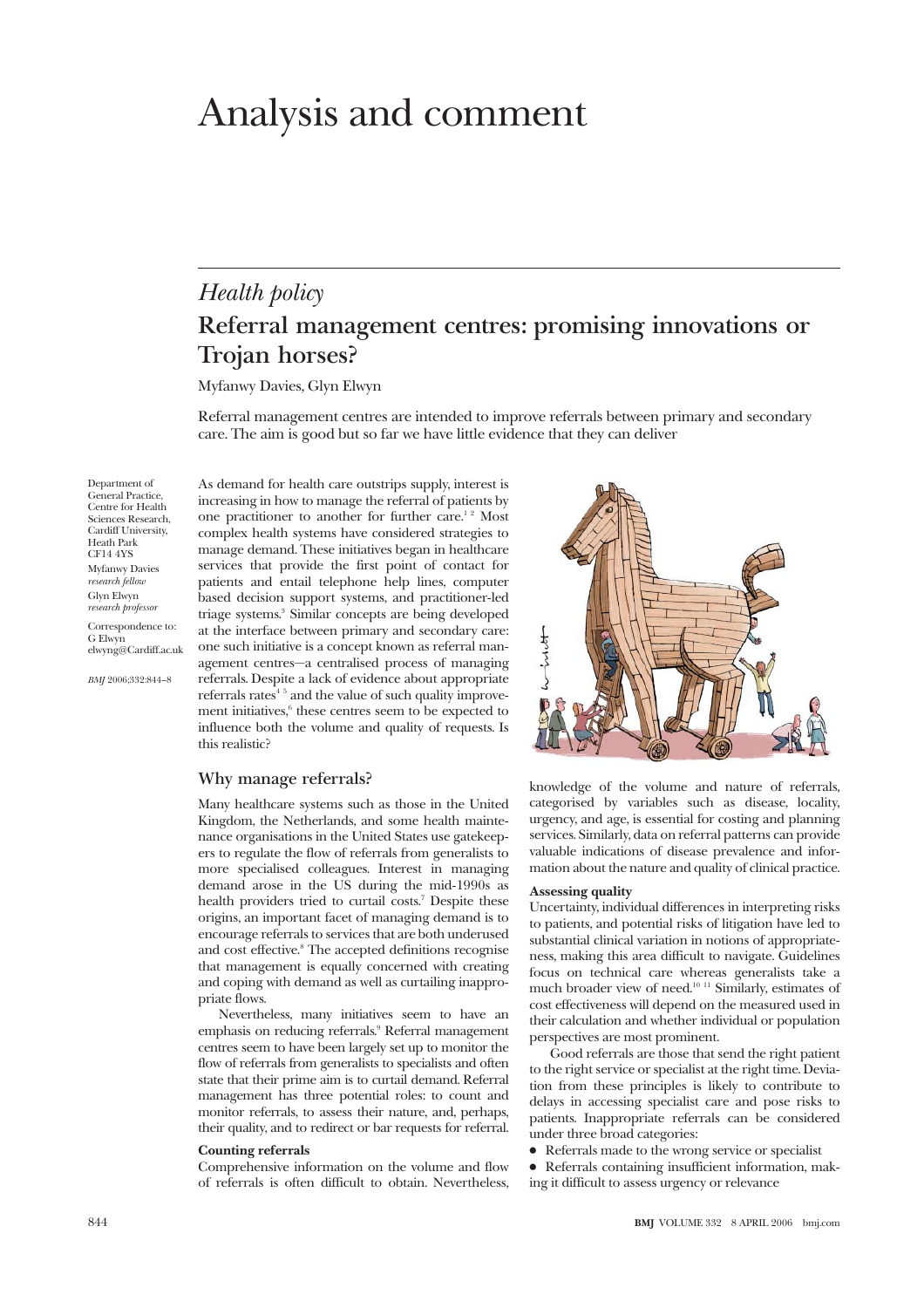$\bullet$  Referrals that do not conform to accepted clinical guidance.

Referrals may be assessed for several reasons. Firstly, they may be assessed so that patients can be diverted to a service or specialist with more capacity. This is already happening in many centres and is largely welcomed. Secondly, assessment may be done purely to provide feedback to referrers. Information could be sent to the referring doctor pointing out deficiencies with the aim of improving future referrals. Thirdly, and more contentiously, referrals might be assessed to identify patients whose referral is clinically unjustified or who require further investigation in primary care. Refusal of referrals because of such judgments might result in delays and increase the risk that the patient fails to see a specialist. Generalists, specialists, and patients are likely to be concerned that assessors, who have not examined the patient, will be making decisions about the appropriateness of the referral.

#### **Redirection**

The increasing specialisation and centralisation of services makes it increasingly likely that generalists will not be fully aware of the most appropriate specialists, diagnostic tests, or treatments available for their patients. If referral management centres had a comprehensive database of services, they could potentially redirect referrals to more relevant and cost effective services—for example, diverting all upper gastroenterological endoscopy requests that met agreed guidelines to dedicated units.

#### **What has been set up so far?**

Although Faulkner and colleagues recently conducted a systematic review of the effects of service innovations on the quality and pattern of referrals,<sup>12</sup> their work predates centres to manage referrals. Managed healthcare organisations in North America use the term referral management mainly for administrative and financial pre-authorisation (checking age, address, etc).<sup>13</sup>

We searched the Cochrane Library, CINAHL, Database of Abstracts and Reviews of Effectiveness (DARE), and PubMed using terms such as referral management centre, demand management, gatekeeper, and referral assessment, and a recent systematic review<sup>6</sup> but found no assessments of the effect of a centralised referral system and no reports of professional reactions to referral management organisations. Nevertheless, recent reports and websites describe the development of referral management centres in the NHS, notably in Merseyside, $14$  Hounslow,<sup>15</sup> Greater Manchester,<sup>16</sup> North Somerset,<sup>17</sup> and the Vale of Glamorgan.18 Some of these centres will also integrate their work with the "choose and book" system (Kevin Hudson, Somerset Coast Primary Care Trust, personal communication).

The choose and book system is designed to help patients, in discussion with their general practitioner, to choose between hospitals and to book a suitable appointment. The system provides a directory of services and information such as waiting times linked to online or call centre systems for booking appointments.19 Reports from existing referral management centres indicate that integrating the choose and book system that is being implemented throughout England with locally organised referral management will be challenging.

Given current developments in information technology, referral management will inevitably become embedded into new systems. The key to success will be access to accurate directories of services at the local level and sensitive means to assess the nature and quality of referrals.

## **Implications**

Referral management centres are being heralded as a means to achieve a more efficient referral process that controls demand and improves quality. A valuable byproduct could be valid data about referral patterns, which has been previously difficult to obtain. However, these initiatives could also have negative effects on the referral process, and there are reports that clinical assessment of referrals at these centres has been abandoned. A recent press release by the BMA in the UK also raised many concerns about safety and confidentiality which are still debated.20 The centres will impose a second tier of administration, and their costs may be difficult to predict. Many would want to be assured that the benefits outweigh the transaction costs.

If referral centres decide where and if patients are referred, doctors may worry that their clinical freedom is being eroded and patients may worry about the lack of choice. Some hospitals may also find that patients are being directed away from their services, which could have financial implications. Possible secondary effects of this move will be loss of communication between generalists and specialists and a decrease in the continuity of patient care. In addition, medicolegal accountability for any errors or delays that occur during assessment is unclear.

#### **Policy assumptions**

The rationale for referral centres is based on assumptions that may not hold true once these initiatives are in operation. Firstly, existing systems are viewed as inefficient and it is assumed that technological developments will help improve efficiency while also providing data about demand. Secondly, counting, assessing, and redirecting referrals is assumed to be cost effective and best done by an intermediary organisation. In the UK, these centres are funded by NHS primary care organisations, which have to reallocate resources from other services. Thirdly, secondary care organisations are assumed to be willing for others to intervene in the flow of referrals.

Referral management centres signal an increasing role of management in decisions about patient care, and perhaps present more evidence of increasing management interest in clinical decisions. We do not know whether referral management centres will increase or decrease risk, efficiency, or choice, and little research evidence exists to support predictions of performance. Sceptics might perceive these centres as Trojan horses, seeming to offer benefits while silently eroding aspects of clinical practice. Others are likely to welcome these initiatives as a means to manage and perhaps, eventually, to introduce quality control to a referral system that has remained largely unchanged since the inception of formal gatekeeper systems.  $21$  In